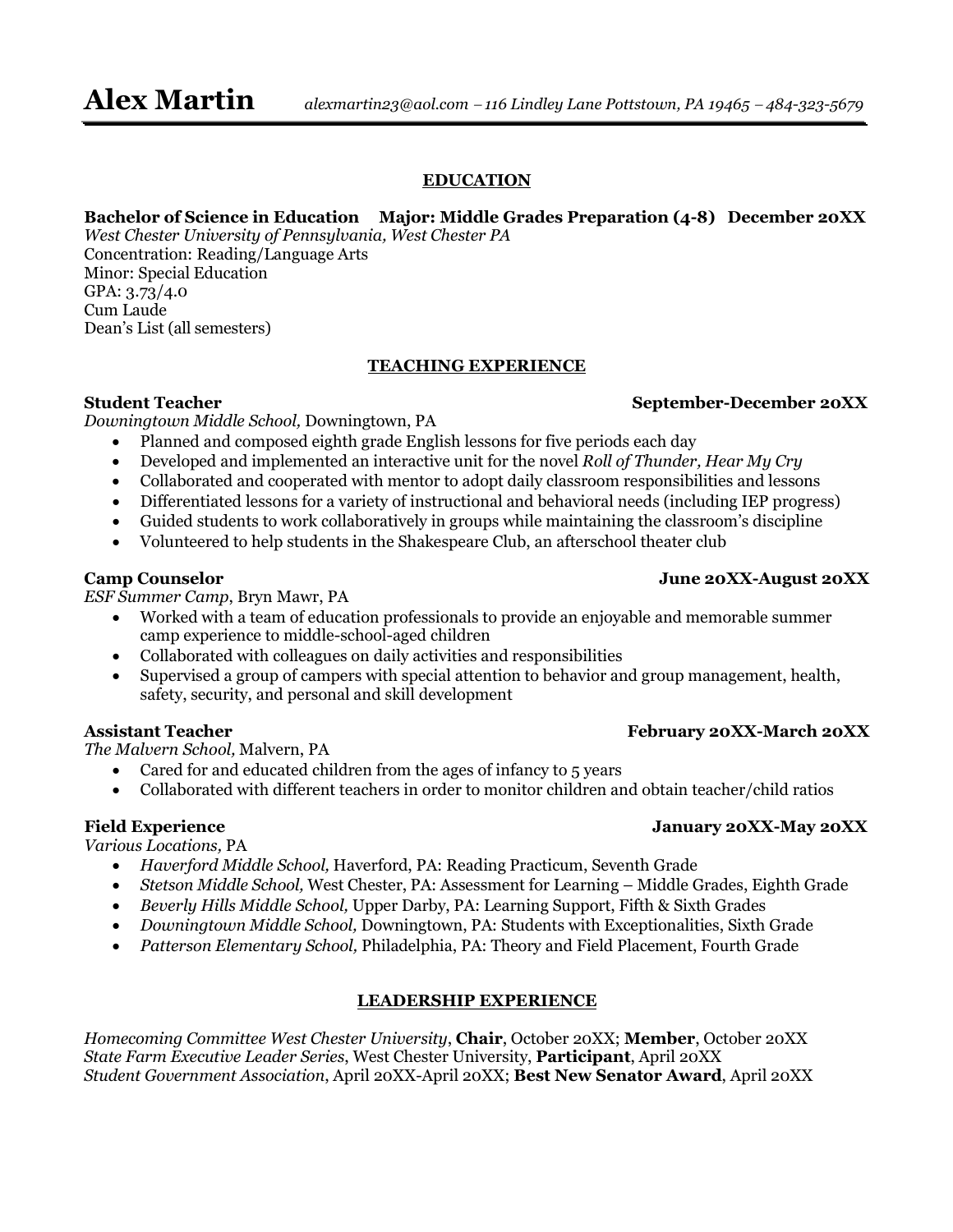# **Linh Nguyen**

#### 123 Ram Road West Chester, PA 19383 LN123456@wcupa.edu 610.555.5555

#### **EDUCATION:**

#### **West Chester University of Pennsylvania**, West Chester, PA

*Bachelor of Science in Psychology*, May 20XX

- Minor in Sociology
- GPA 3.75, Dean's List
- Member of Psi Chi (International Psychology Honor Society)
- Selected Coursework: Developmental Psychology: Lifespan; Social Psychology; Applied Behavior Analysis; Group Interventions; Infant, Child, and Adolescent Development

#### **RESEARCH:**

**Department of Psychology,** West Chester University *Research Assistant*, September-December 20XX

- Performed outreach to local families within the community
- Distributed surveys to children to assess daily lifestyle habits
- Entered and summarized data using SPSS

#### **EXPERIENCE:**

**YMCA,** West Chester, PA

*Enrichment Program Coordinator,* June 20XX-Present

- Engage children, ages 4-10, in various developmental activities
- Organize games and events to encourage social interactions among children
- Collaborate with two other Program Coordinators to create weekly learning themes

#### **The Arc of Chester County's Camp Safari,** West Chester, PA

*Camp Counselor,* July 20XX

- Coordinated outdoor activities for children with physical and intellectual disabilities
- Provided one-on-one support during recreational activities
- Communicated with families to ensure campers were given necessary assistance

#### **Mario's Restaurant**, Exton, PA

*Waitress,* December 20XX-May 20XX

- Provided excellent customer service in a family restaurant environment
- Contributed to entire restaurant team and supported other sections when short-staffed
- Trained new employees on service procedures and principles

#### **ACTIVITIES:**

#### **Psychology Club**, West Chester University

*Vice President***,** August 20XX-Present**;** *Member,* September 20XX-Present

- Attend weekly meetings to discuss current trends in psychology
- Plan monthly activities to engage members with the local community
- Participate in various 5Ks and fundraising efforts for people with disabilities

#### **SKILLS:**

• Proficient utilizing Microsoft Word, Excel, PowerPoint, Outlook and SPSS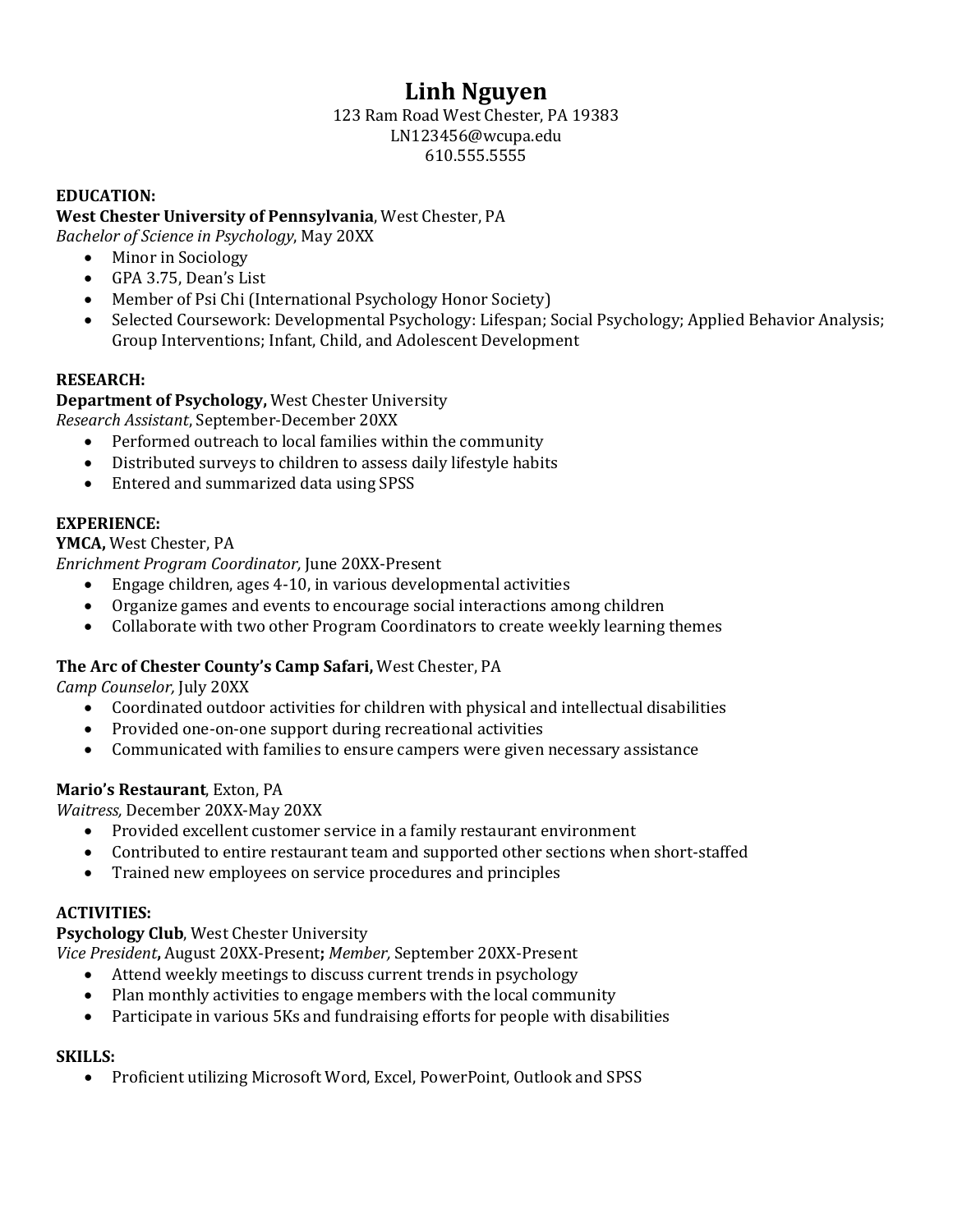# **Chris Applicant**

123 Main Street West Chester, PA 19380 (484) 111-1111 CA908172@wcupa.edu

#### **Education**

#### **Bachelor of Social Work,** May 20XX

West Chester University of Pennsylvania, West Chester, PA 3.75 GPA, Dean List

#### **Social Work Experience**

#### **Social Work Practicum**

*Keystone Charter High School, Philadelphia, PA* August 20XX – December 20XX

- 
- Provide individual assessment of diverse teenagers diagnosed with learning disabilities and behavioral disorders
- Co-facilitate sessions of a peer mentoring program for teen girls to encourage self-esteem and teamwork
- Collaborate with team of social workers and observe meetings between social workers, faculty and parents to develop individualized plans for students
- Developed and implemented various forms of games and play to develop participants' self-confidence and social skills

### **Related Experience**

### **Lead Counselor,** Counselor-in-Training Program

#### *XYC Summer Camp, Lake Winston, VT* Summers 20XX – 20XX – 20XX

- Prepared twelve youth ages 14-16 to become responsible summer camp counselors
- Developed daily classes that implemented lecture, group activities, and discussion to develop responsibility and leadership
- Led hiking, biking, and other outdoor activities to build teamwork and confidence

#### **In-Home Child Care**

- Provided care to children from infants to 10 years old
- Engaged children in social, educational, and recreational activities and assisted two children with mathematics and reading aptitude

### **Language Proficiency**

Spanish (reading, writing, and speaking)

### **Skills**

CPR, AED, & First Aid Certification (June 20XX) Microsoft Word, Excel, PowerPoint, Outlook

*Various Employers* August 20XX - May 20XX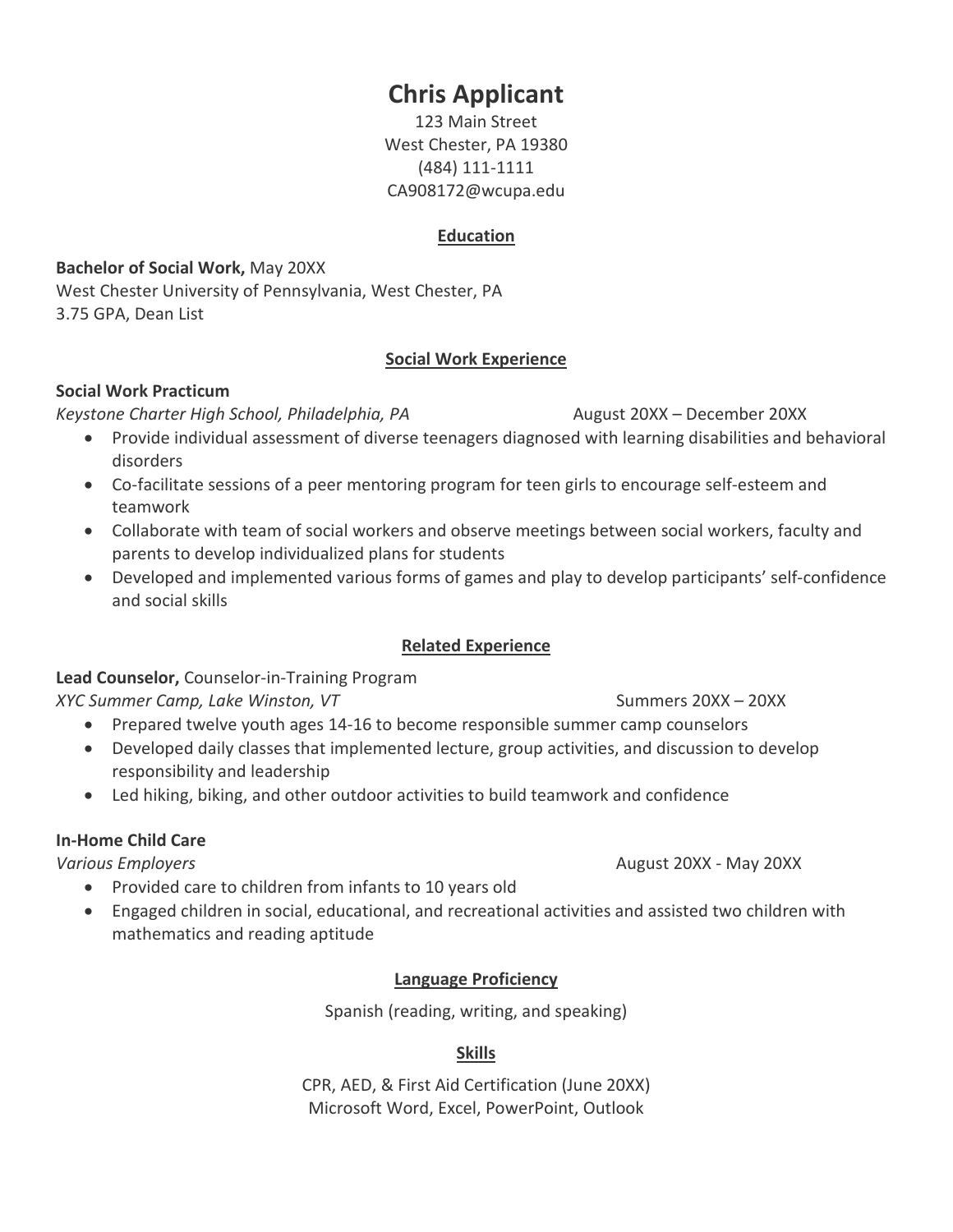# **Taylor R. Helper**

91 Flintstone Drive • Lanstown, PA 19406 • (123) 345-5678 • TH647583@wcupa.edu

#### **EDUCATION**

#### **West Chester University of Pennsylvania,** West Chester, PA

*Bachelor of Science in Public Health: Health Promotion*, May 20XX

- Certified Health Education Specialist Exam (Feb 20XX)
- *Honors:* Academic Dean's List, Fall 20XX-Spring 20XX

*Relevant coursework:* Program Planning & Evaluation, Health Behavior, Chronic and Communicable Diseases, Health Marketing and Communications, Health Curriculum and Instruction, Public/Community Health

#### **LEADERSHIP EXPERIENCE**

|                                                        | Alpha Phi Omega National Service Fraternity, WCU                                                               | Sep 20XX - Present |
|--------------------------------------------------------|----------------------------------------------------------------------------------------------------------------|--------------------|
|                                                        | Vice President of Membership (20XX): Mentored 12-member Spring 2013 pledge class                               |                    |
| $\blacksquare$                                         | Coordinated team of 30 volunteers; Awarded "Best Theme."                                                       |                    |
|                                                        | Scouting & Youth Chair (20XX): Liaison for youth-based organizations; coordinated weekly service opportunities |                    |
| Delta Chi Fraternity, West Chester University          |                                                                                                                | Sep 20XX - Present |
| $\blacksquare$                                         | Public Relations Chair (20XX)                                                                                  |                    |
| Pennsylvania Public Health Association, Student Member |                                                                                                                | Sep 20XX - Present |

#### **EXPERIENCE**

*Data Entry Specialist*, **Icon Clinical Research**, North Wales, PA Sep 20XX - Present

- Assist CDC in managing confidential study information
- Process departmental query requests, serving as a liaison to site coordinators for query resolution

#### **Summer Support Coordinator, Kennett Square Family Center May - Aug 20XX**

- Developed new standards-based curriculum for Elementary Transition Program
- Supervised 20 children during the three-hour school day
- Coordinated additional summer programs revolving around topics of health habits for kids

#### *Volunteer***, Kennett Square Family Center** Jun 20XX – Mar 20XX

- Assisted with community-based events once a month, honing communication and teamwork skills through interactions with colleagues and clientele
- Performed administrative duties including organizing files and reports, writing correspondence, and ordering supplies
- Coordinated Dental Health Fair in June 2009 for 70 participants

#### **CONFERENCES**

*Integrative Health Conference*, Childhood Obesity Trends, WCU Mar 20XX *Health Education Advocacy Summit*, Washington D.C. Mar 20XX *Volunteer Leadership Retreat*, West Chester University, PA Sep 20XX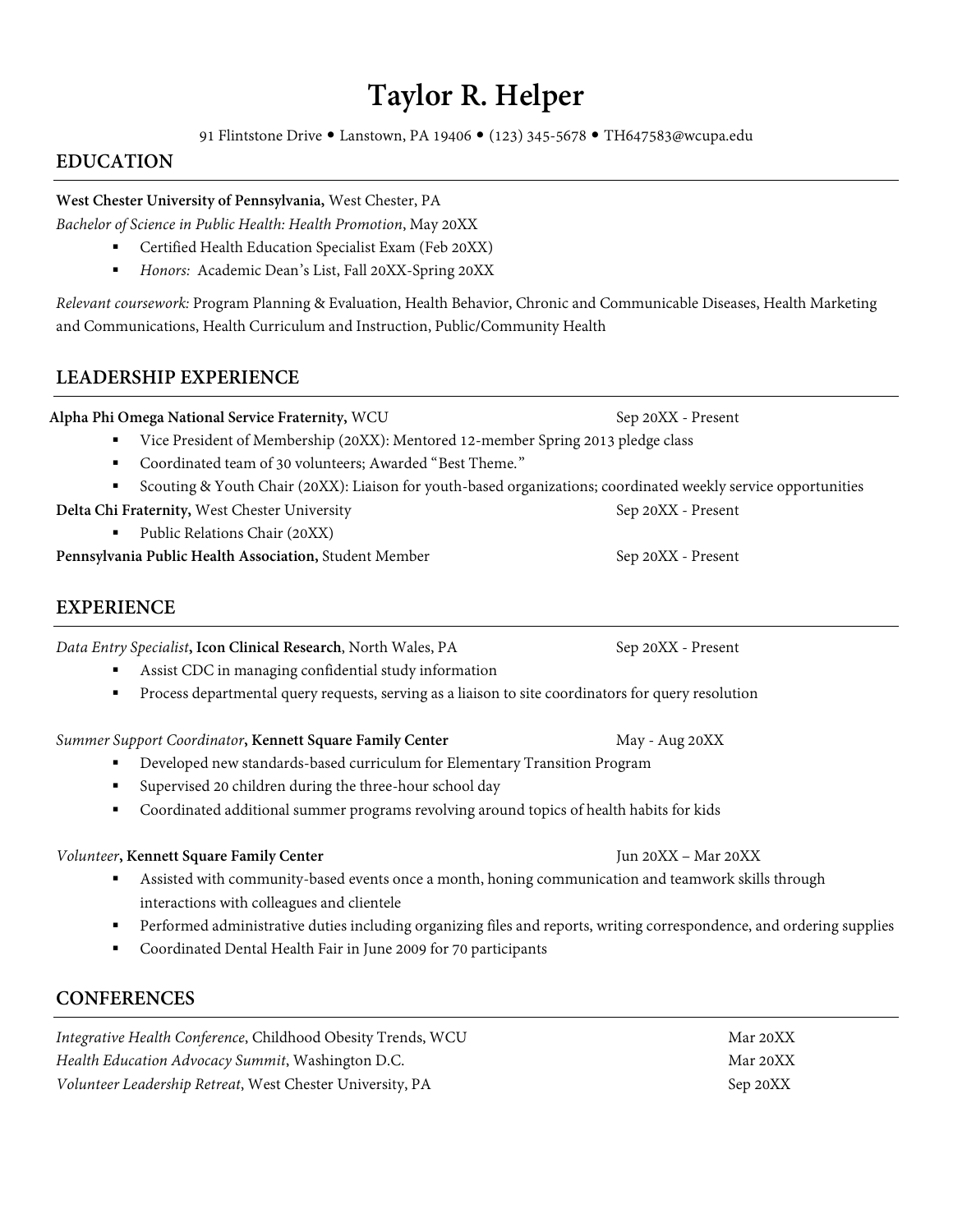# Fatima Franklin

SF123456@wcupa.edu / (610) 555-1234 / 321 Darlington St., West Chester, PA 19382

#### OBJECTIVE:

Compassionate, enthusiastic, motivated young professional seeking internship within a victim's or women's advocacy organization.

#### EDUCATION:

West Chester University, West Chester, PA Anticipated May 20XX Bachelor of Arts, Women's and Gender Studies Current GPA: 3.42

#### RELEVANT COURSEWORK:

English Composition, Public Speaking, Body Politics: Gender, Culture and Representation, Intro to Women's Study and Gender Studies, Sexual Identity, French Language

#### EXPERIENCE:

Intern: Planned Parenthood of West Chester, PA May 20XX – August 20XX

- Assisted nurses with patients during office hours
- Created and organized patient charts and maintained filing system
- Provided front desk coverage and office support including: phone calls, emails, and faxing
- Contributed to social media presence through Twitter, Facebook, Tumblr, Instagram, and YouTube
- Maintained professional and confidential service in line with agency's standards and best practices.

#### ADDITIONAL EXPERIENCE:

Babysitter: Various families in the West Chester area April 20XX - Present

- Develop, nurture, and care for children from 6 months 12 years in employer's home
- Prepare formula for infants and snacks and meals for toddlers/children
- Bathe and dress infants and children when necessary
- Provide afterschool homework assistance
- Organize and participate in activities such as games, crafts, outings, and exercise
- Maintain a clean and safe environment inside the home
- Communicate activities; including dietary and behavioral information to parents upon return
- Perform light housekeeping duties
- Provide local transportation to activities and birthday parties upon request

#### SKILLS:

Fluent in French, Dependable, Teamwork Oriented, Organized, Strong Communication Skills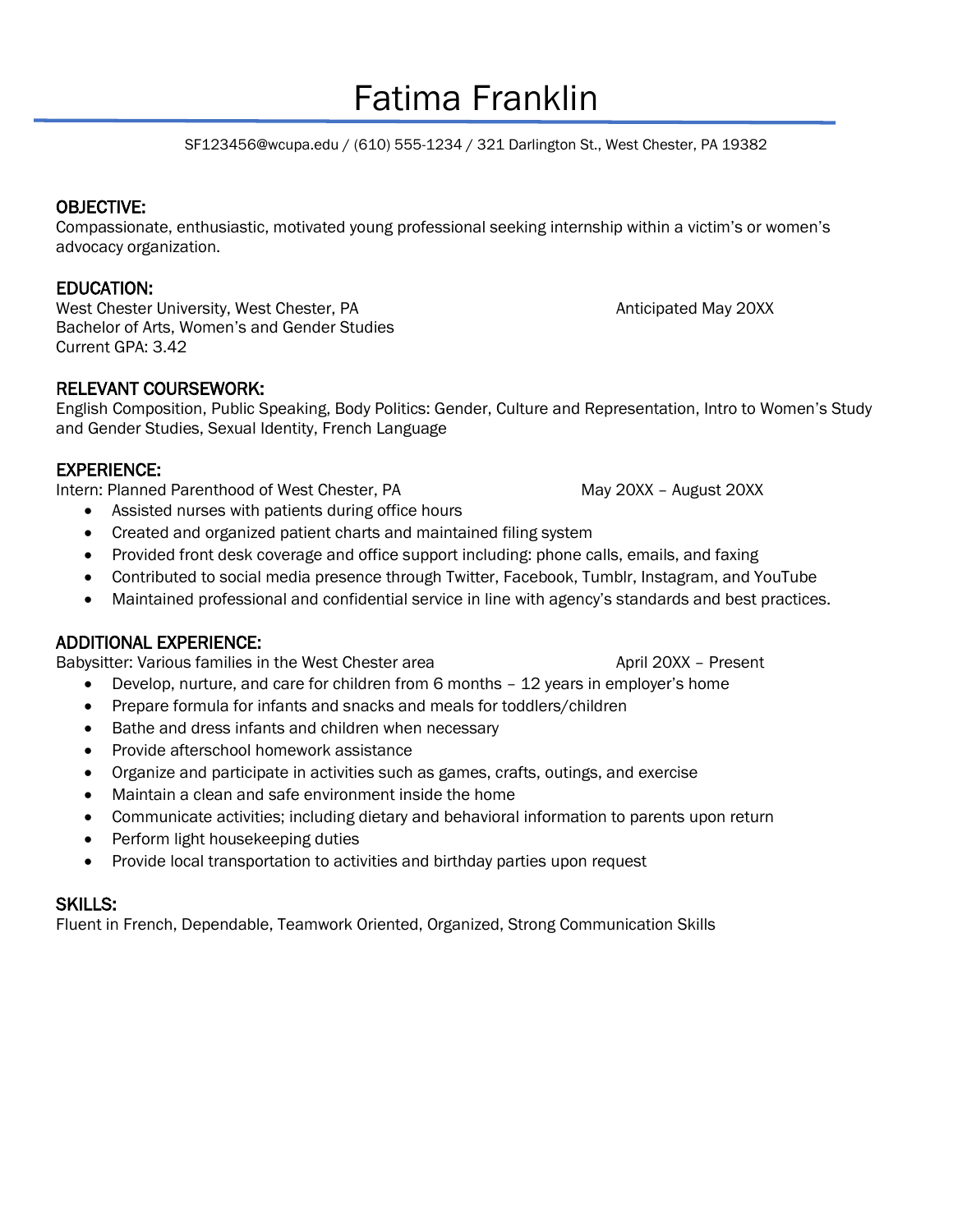# **John Q. Public**

#### 90 Maple Blvd. Drexel Hill, PA 19026 484-333-4444 • JPublic@gmail.com

#### **EDUCATION**

#### **West Chester University of Pennsylvania,** West Chester, PA

*Bachelor of Science in Exercise Science, Concentration: Pre-Physical Therapy*, May 20XX

• Cumulative GPA 3.42 | Major GPA: 3.57

*Relevant Coursework:* Exercise Physiology & Exercise Physiology Lab, Biomechanics, & Motor Learning

#### **Delaware County Community College**, Media, PA

*Associate of Applied Science in Health Studies*, May 20XX

#### **SHADOWING & VOLUNTEER EXPERIENCE**

**Premier Physical Therapy at West Chester**, West Chester PA

*Shadow*, August 20XX-present

• Observe multiple physical therapists with varying specialties, i.e. joint replacement, knee replacement, hand & wrist, foot & ankle, interventional pain management, etc.

#### **Bryn Mawr Rehab Hospital**, Malvern, PA

*Volunteer*, September 20XX-December 20XX

- Volunteered twice weekly, accruing 150 hours overall
- Interact with rehab patients individually to provide support and/or assistance, as needed
- Provide transportation services for rehab patients to support full time staff
- Observed inpatient physical therapy rehabilitation services

#### **Full Range Physical Therapy**, Drexel Hill, PA

*Shadow,* June 20XX-August 20XX

- Observed interaction and communication between physical therapist and patients to gain exposure to the field
- Participated in several training sessions to learn new techniques for enhanced outcomes

#### **PROFESSIONAL EXPERIENCE**

**Maris Grove – Erickson Living Community**, Glen Mills, PA

*Server*, September 20XX-present

- Deliver efficient and effective dinner service to elderly community members
- Communicate with residents consistently to ensure their satisfaction with the service they are receiving
- Coordinate with staff from various departments to assure time efficiency and organization for meal delivery

#### **SKILLS & CERTIFICATIONS**

• **American Heart Association**, *CPR and AED Certified*, 20XX-present

#### **PROFESSIONAL ASSOCIATIONS & INVOLVEMENT**

- **National Strength and Conditioning Association (NSCA)**, *Member*, May 20XX-present
- **Student Athletic Advisory Committee,** West Chester University, *Member***,** August 20XX-present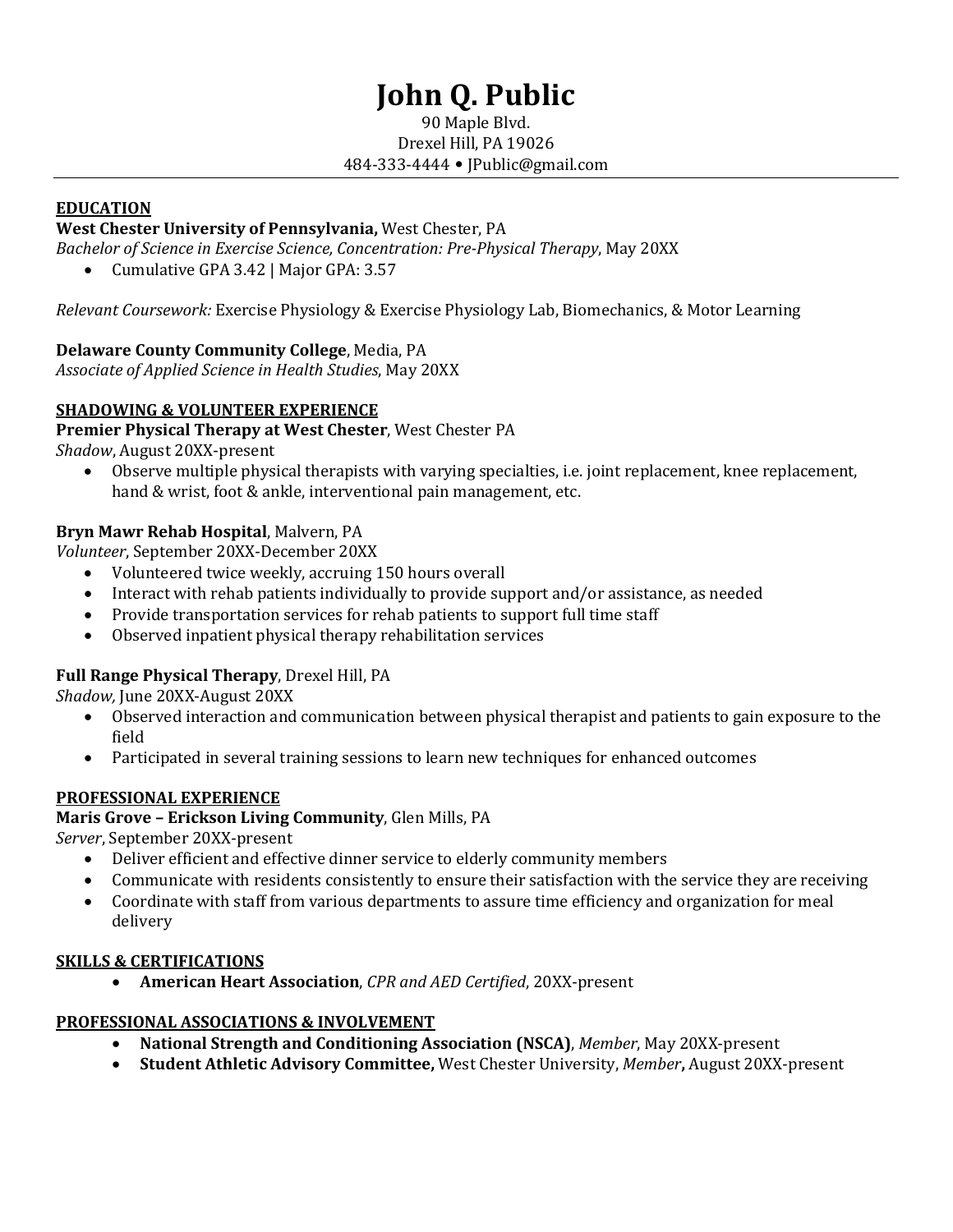# **NANCY SANCHEZ**

484.555.5555 | 456 Ram Road West Chester, PA 19383 | ns123456@wcupa.edu

### **EDUCATION**

#### *Bachelor of Science in Nursing* (December 20XX)

West Chester University of Pennsylvania, West Chester, PA<br>
• GPA: 3.57: Dean's List

• GPA: 3.57; Dean's List

### **CERTIFICATIONS & SKILLS**

**CPR, First Aid, AED Certified** (Through December 20XX) **American Sign Language** (Basic Understanding)

#### **CLINICAL EXPERIENCE**

Wilmington Hospital- **Psychiatric** (Fall 20XX) Chester County Hospital- **PINU** (Fall 20XX) Neighborhood Health Association (Summer 20XX) Abington Hospital- **Telemetry** (Summer 20XX)

Friends Senior Living Community (Spring 20XX) Alfred I. DuPont Children's Hospital (Spring 20XX) Bryn Mawr Rehabilitation (Fall 20XX) Chester County Hospital- **Maternity** (Fall 20XX)

#### *Summary of Skills:*

- Aided patients with chronic health problems
- Administered medications and completed follow-up procedures
- Supported patients by providing a comfortable and therapeutic environment
- Performed routine assessments on adults, children and infants
- Communicated with patients' families
- Engaged in activities with children who had physical and mental disabilities
- Taught and promoted preventative care and healthy lifestyle choices
- Facilitated small group workshops to help patients develop adaptive strategies
- Collaborated with hospital staff to provide quality care to patients and visitors
- Wrote and updated patient progress charts

### **RELATED EXPERIENCE**

*Child Life Program Volunteer* (September 20XX-Present) **Nemours/Alfred I. duPont Hospital for Children**, Wilmington, DE

- Provide a comforting environment for children dealing with illnesses
- Assist specialists with development and implementation of programs
- Support children through self-expression activities and play

#### *Assisted Living Care Giver* (June 20XX-Present)

**Sunrise Senior Living, West Chester, PA**<br>**•** Ensure a comfortable and welcom

- Ensure a comfortable and welcoming environment for residents
- Participate in field trips and activities with residents
- Offer quality care through ongoing support, including bathing, changing and feeding patients
- Manage confidential patient files

### **PROFESSIONAL DEVELOPMENT & ACTIVITIES**

**Student Nurse's Association of PA (SNAP),** West Chester University

• Collaborate with fellow members to promote awareness of health and wellness **Colleges Against Cancer,** West Chester University

- Support local patients and organizations through frequent community service
- Coordinate and participate in an annual 24-hour Relay for Life event on campus

**Mary Kline Professional Day**, Volunteer (Fall 20XX, Fall 20XX) **Society of Pediatric Nurses**, Member (20XX-Present)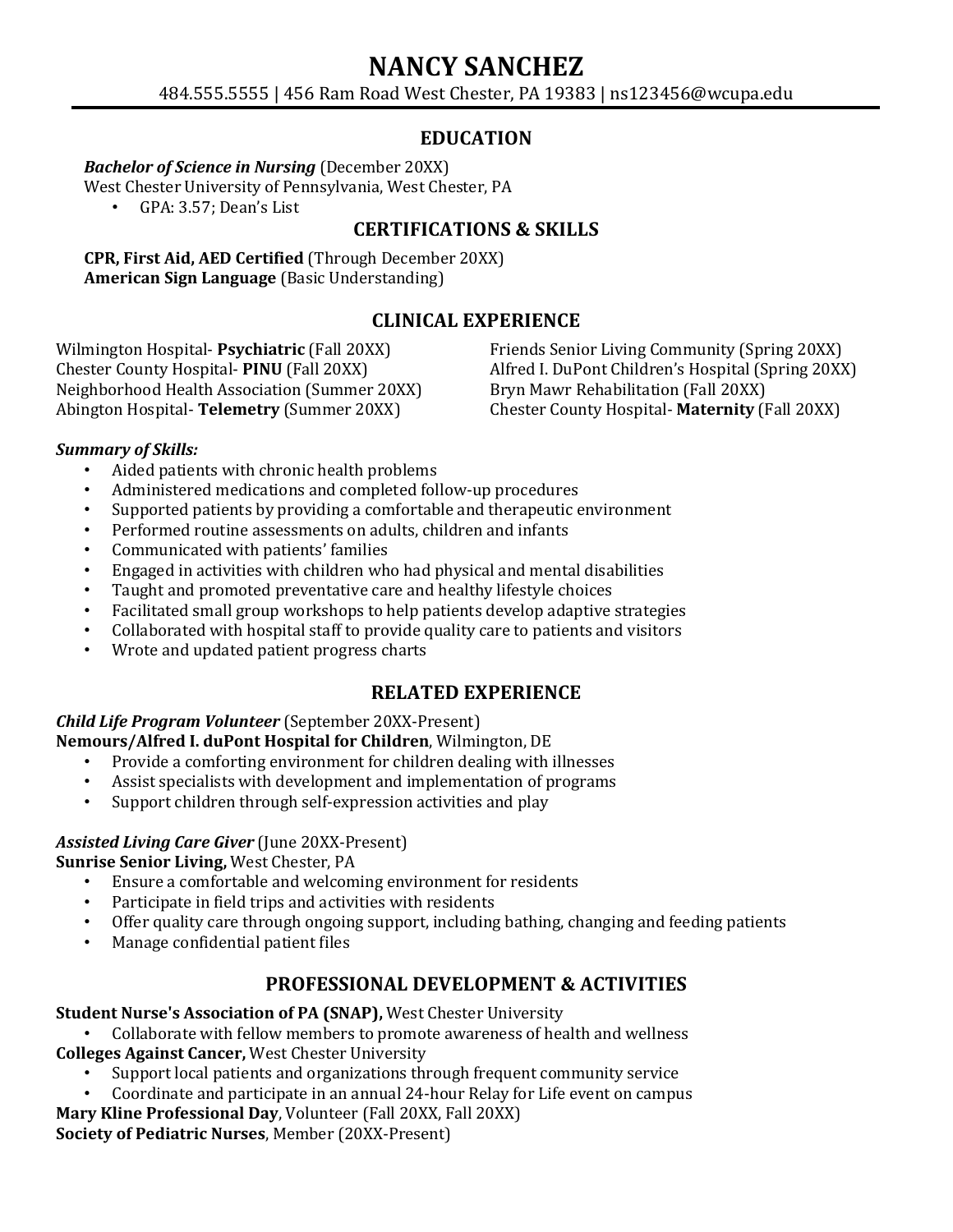## **Riley Studies**

215.555.5555 rs123456@wcupa.edu 987 Rocky Road, Glen Mills, PA 19342

#### **EDUCATION:**

**West Chester University**, West Chester, PA May 20XX Bachelor of Science in Liberal Studies- Professional Studies Minors: Astronomy and Science Education

#### **Delaware County Community College, Media, PA** May 20XX

Associate of Arts in Liberal Arts

#### **RELATED EXPERIENCE:**

**Discovery Camp Counselor** May 20XX-Present (Seasonal)

The Franklin Institute, Philadelphia, PA

- Lead groups of 8-10 year-olds through a variety of science-related activities weekly
- Introduce campers to daily scientific discoveries and museum displays
- Encourage campers to participate in games and socialize for enhanced learning opportunities
- Collaborate with staff to create different weekly camp themes

#### **Education Intern for Explorers Camp** January 20XX-May 20XX

The Academy of Natural Sciences of Drexel University, Philadelphia, PA

- Planned activities to engage students, ages 6-12, in camp activities during spring break
- Implemented daily themes based on nature, animals, and space topics
- Developed brochures and fliers to market the camp to local schools

#### **ADDITIONAL EXPERIENCE:**

**Barista** December 20XX-Present

Starbucks, Glen Mills, PA

- Provide excellent service to a diverse customer population
- Ensure customers receive orders in a timely manner
- Maintain a clean and organized café for customer satisfaction
- Train new staff on company policies and procedures

#### **Sales Associate** May 20XX-September 20XX

Target, Glen Mills, PA

- Welcomed customers and helped locate items
- Organized seasonal floor displays and stocked shelves
- Collaborated with fellow employees to promote the company mission

#### **ACTIVITIES:**

**Member**, Astronomy Club, West Chester University September 20XX-Present

• Meet weekly to discuss current topics related to space and astronomy

- **Member**, Earth and Space Science Club, West Chester University September 20XX-Present
	- Volunteer at community schools to promote science and sustainability

#### **SKILLS:**

- Proficient with Microsoft Office, Adobe Suite, Photoshop
- Fluent in Korean

- 
- 
-